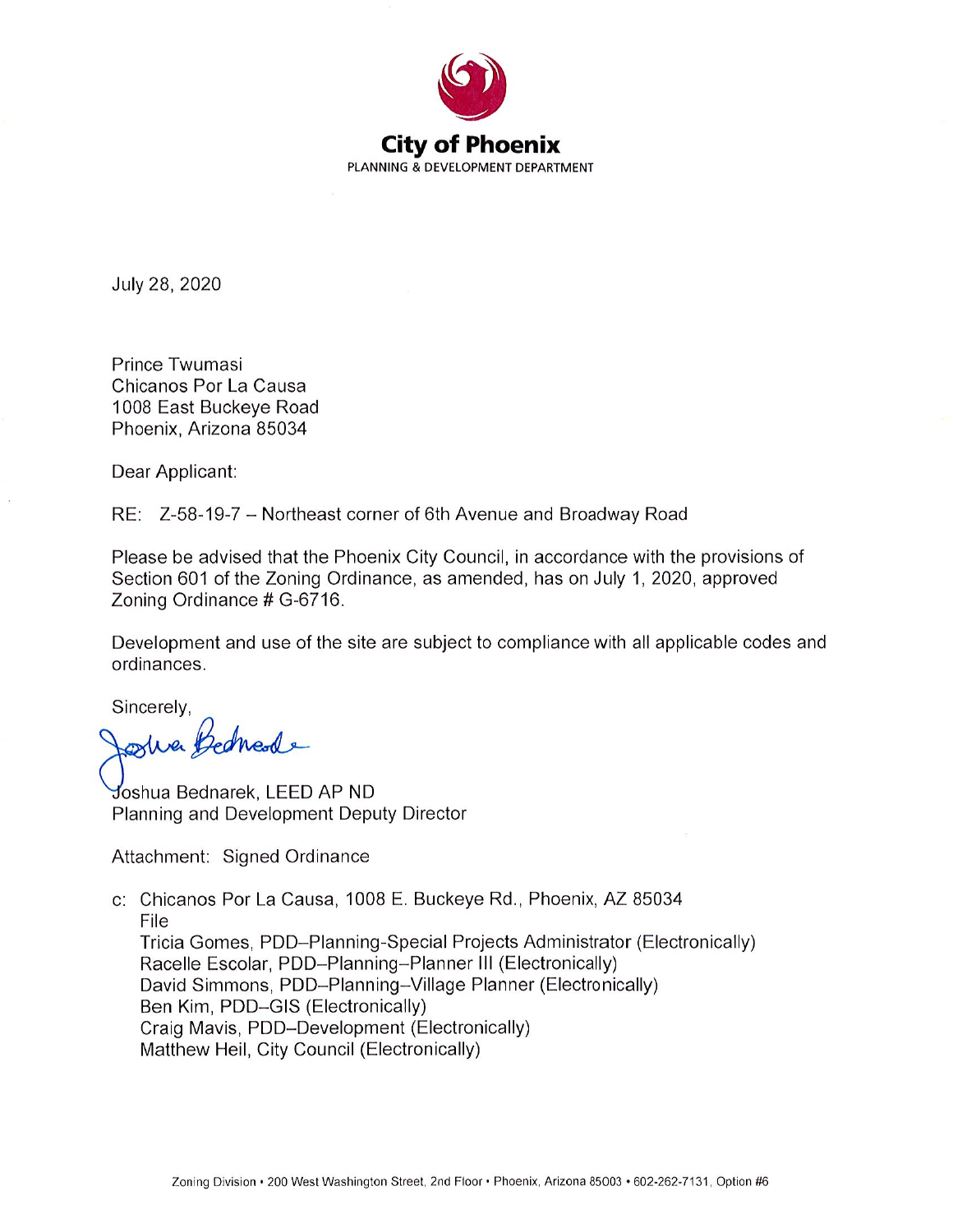Official Records of Maricopa County Recorder ADRIAN FONTES 20200630477 07/15/2020 10:52 ELECTRONIC RECORDING G6716-7-1-1--

## ORDINANCE G-6716

AN ORDINANCE AMENDING THE ZONING DISTRICT MAP ADOPTED PURSUANT TO SECTION 601 OF THE CITY OF PHOENIX ORDINANCE BY CHANGING THE ZONING DISTRICT CLASSIFICATION FOR THE PARCEL DESCRIBED HEREIN (CASE Z-58-19-7) FROM R1-6 RSIO (SINGLE-FAMILY RESIDENCE DISTRICT, RIO SALADO INTERIM OVERLAY) AND R-5 (MULTIFAMILY RESIDENCE, RIO SALADO INTERIM OVERLAY) TO PUD RSIO (PLANNED UNIT DEVELOPMENT, RIO SALADO INTERIM OVERLAY).

BE IT ORDAINED BY THE COUNCIL OF THE CITY OF PHOENIX, as

follows:

SECTION 1. The zoning of a 10.90 acre site located at the northeast

corner of 6th Avenue and Broadway Road in a portion of Section 20, Township 1 North,

Range 3 East, as described more specifically in Exhibit "A," is hereby changed from

4.93 acres of "R1-6 RSIO" (Single-Family Residence District, Rio Salado Interim

Overlay) and 5.97 acres of "R-5 RSIO" (Multifamily Residence District, Rio Salado

Interim Overlay) to "PUD RSIO" (Planned Unit Development, Rio Salado Interim

Overlay).

SECTION 2. The Planning and Development Director is instructed to modify the Zoning Map of the City of Phoenix to reflect this use district classification change as shown in Exhibit "B."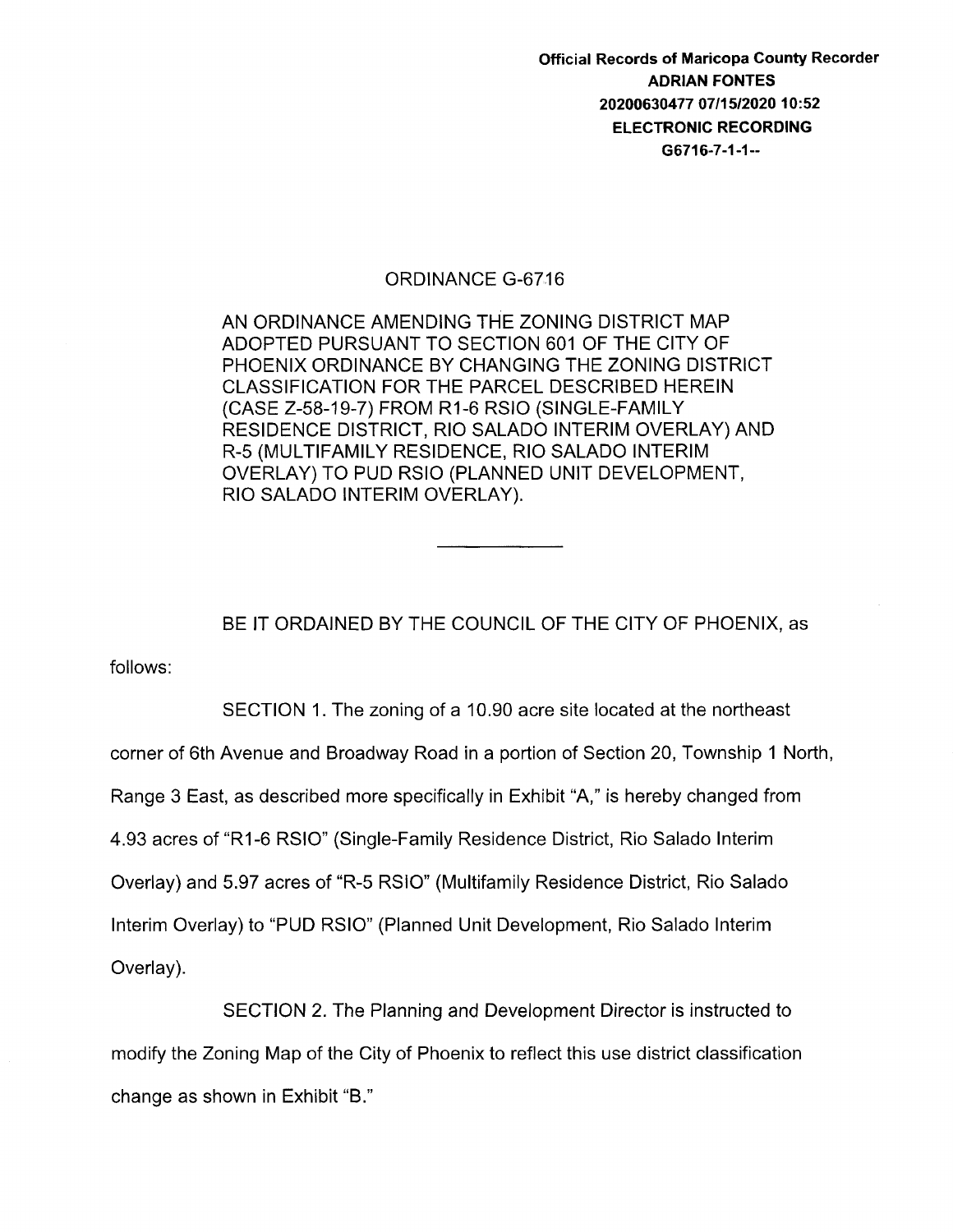SECTION 3. Due to the site's specific physical conditions and the use

district applied for by the applicant, this rezoning is subject to the following stipulations,

violation of which shall be treated in the same manner as a violation of the City of

Phoenix Zoning Ordinance:

- 1. An updated Development Narrative for the Broadway and Central PUD reflecting the changes approved through this request shall be submitted to the Planning Department within 14 days of City Council approval of this request. The updated Development Narrative shall be consistent with Development Narrative date stamped April 24, 2020 as modified by the following stipulations.
	- a. Page 1:
		- 1) Add "Hearing Draft: April 24, 2020"
		- 2) Add "City Council adopted: [Insert Adoption date]"
	- b. Page 7:
		- 1) Replace text with the following: Where buildings are adjacent to a pedestrian accessway, a frontage type shall be required. If frontage does not contain an entrance, units adjacent to a pedestrian accessway shall be designed with windows and/or balconies overlooking the accessway.
	- c. Pages 6 and 7:
		- 1) Add the following text in Section 1304 General Site Development Standards: The western most paseo may deviate from the 3rd Avenue alignment up to 175 feet if the deviation is marked by pedestrian oriented wayfinding; the southern most connection to Broadway Road shall be constructed after the SRP facility is buried and easements issues resolved, no later than the development of the town homes depicted on Exhibit E.
	- d. Page 8: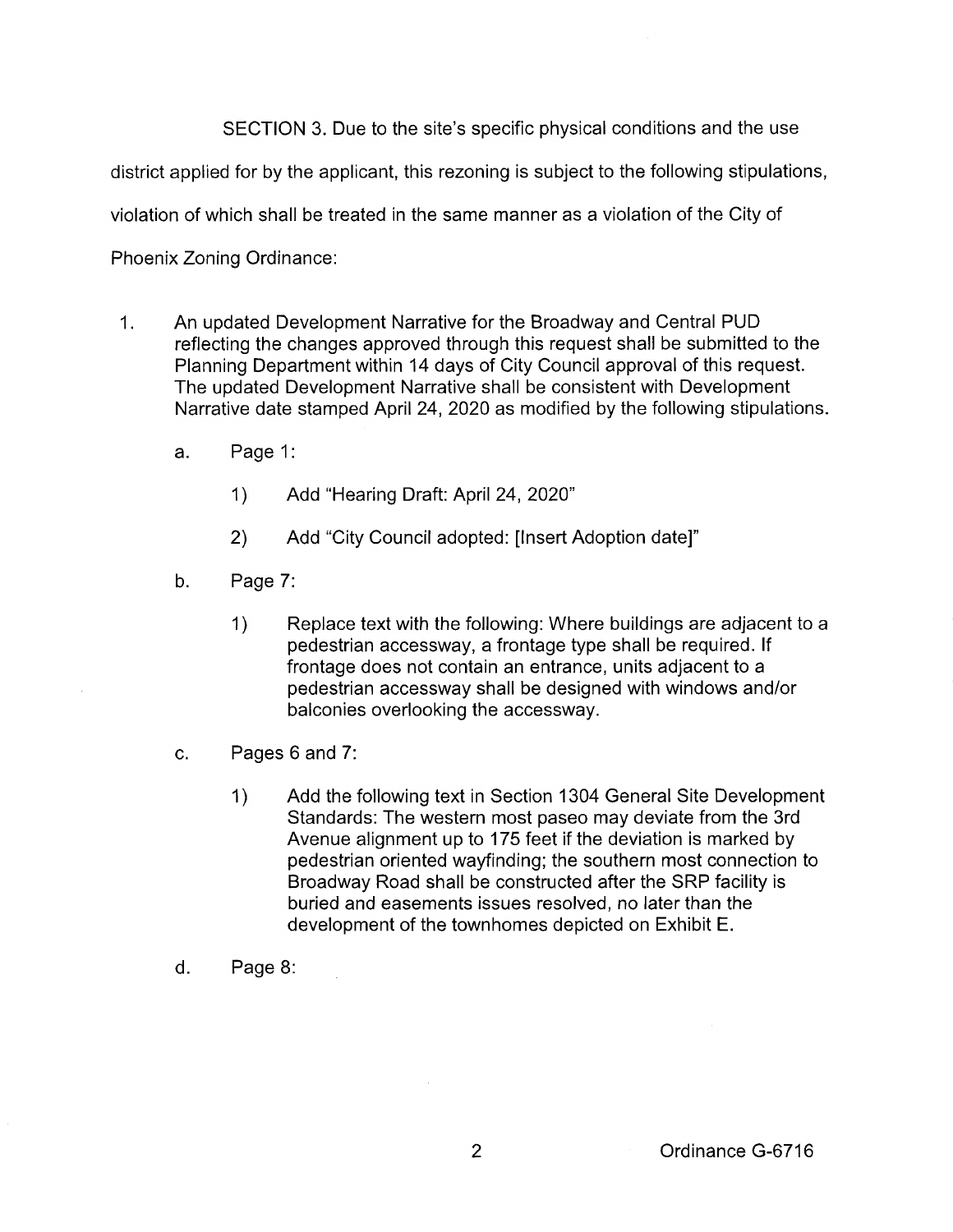- 1) Replace text in Section 1309 Landscape Standards, 6th Avenue and Pueblo Avenue frontage, with the following: Shall be planted with large canopy, single trunk, shade trees placed a minimum of 20 feet on center or in equivalent groupings installed between the sidewalk and the buildings. The trees allowed in the planting area may be adjusted or removed based on input from SRP or the Water Services Department.
- 2) Replace text in Section 1309 Landscape Standards, Broadway Road, with the following: The sidewalk and tree diagram contained in Exhibit C of this PUD shall apply. Planting details are provided in Section 1312 character areas of this table. The trees allowed in the planting area may be adjusted based on input from SRP or the Water Services Department; however, the requirement for trees shall not be removed.
- e. Replace Exhibit E with the Site Plan date stamped May 21, 2020.
- 2. The developer shall provide a total of 32 feet of paving with curb, gutter, a minimum five-foot wide sidewalk and streetlighting along Pueblo Avenue and facilitate the pavement along the "out parcel" (APN 113-05-045). If the developer is unable to procure the "out parcel" for the local street pavement requirement, the development shall not have access along the entirety of Pueblo Avenue except for one combined access point for emergency and refuse collection only at the eastern limits of the property, as determined by Planning and Development and Street Transportation Departments.
- 3. The developer shall dedicate 25 feet of right-of-way for the south half of Pueblo Avenue, as approved by the Planning and Development Department.
- 4. The developer shall dedicate a 14-foot Sidewalk Easement along Broadway Road, for the entire length of the development, to accommodate a detached sidewalk and shade trees adjacent to the sidewalk, as approved by the Planning and Development and Street Transportation Departments.
- 5. The developer shall dedicate 5 feet of right-of-way for the east half of 6th Avenue, as approved by the Street Transportation Department.
- 6. Existing irrigation facilities along 6th Avenue and Broadway Road are to be undergrounded and relocated outside of City right-of-way. Contact SRP to identify existing land rights and establish the appropriate process to relocate facilities. Relocations that require additional dedications or land transfer require completion prior to obtaining plat and/or civil plan review approval.
- 7. The developer shall provide enhanced internal pedestrian circulation with a primary access point at the intersection of 6th Avenue and Broadway Road.

 $\cdot$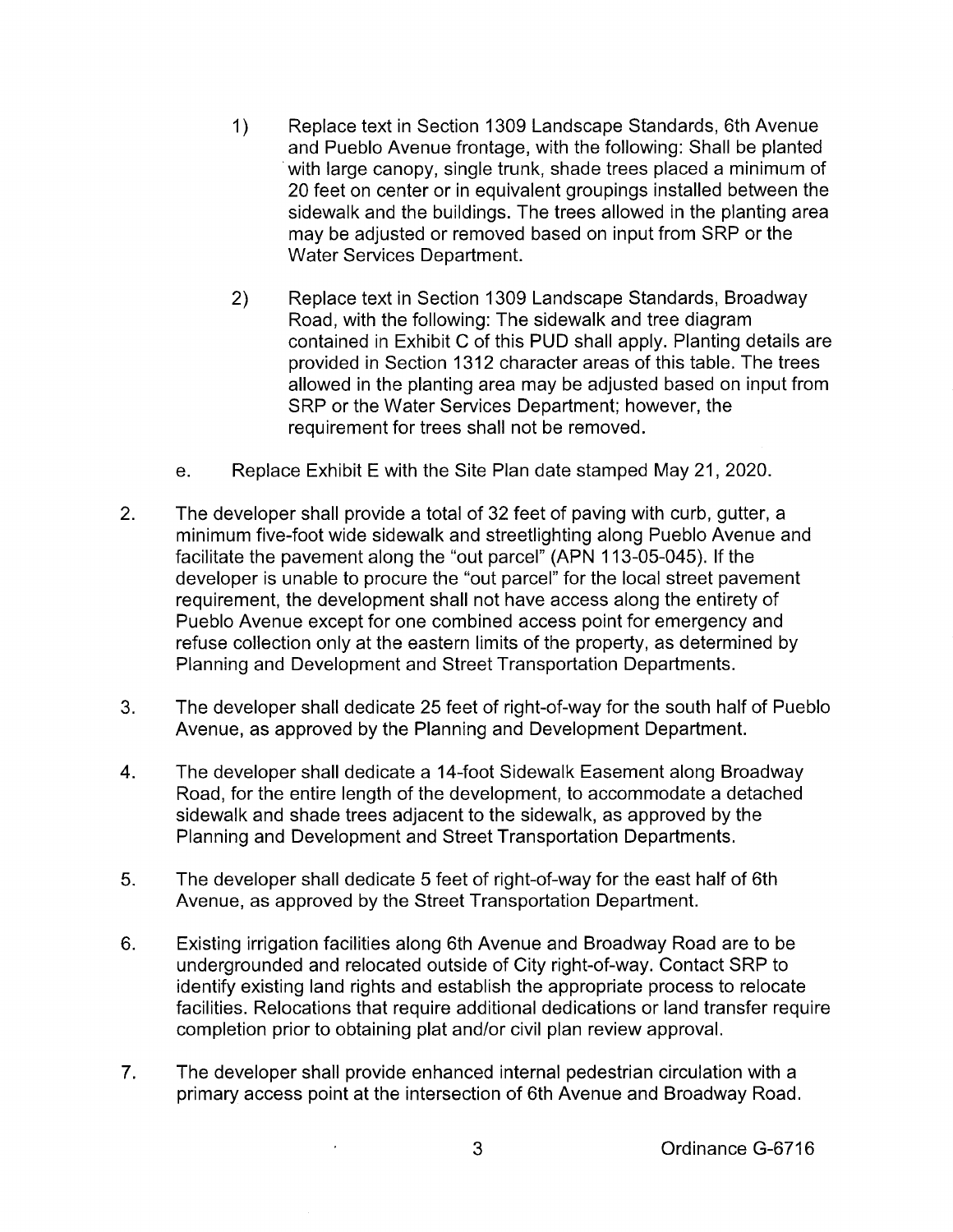The access point shall be enhanced with a minimum 700 square foot landscaped area planted with drought-tolerant plant materials providing seasonal interest and 75 percent live cover and a bollard light path or lighted art element visible from the perimeter of the site. The above shall be approved by the Planning and Development Department.

- 8. The developer shall construct all streets within and adjacent to the development with paving, curb, gutter, sidewalk, curb ramps, streetlights, median islands, landscaping and other incidentals, as per plans approved by the Planning and Development Department. All improvements shall comply with all ADA accessibility standards.
- 9. The applicant shall submit a Traffic Impact Study/Statement to the City for this development. No preliminary approval of plans shall be granted until the study is reviewed and approved by the City. Contact Mr. Matthew Wilson, Traffic Engineer Ill, (602) 262-7580, to set up a meeting to discuss the requirements of the statement/study. Upon completion of the TIS the developer shall submit the completed TIS to the Planning and Development Department counter with instruction to forward the study to the Street Transportation Department, Design Section.
- 10. The developer shall record a Notice to Prospective Purchasers of Proximity to Airport in order to disclose the existence and operational characteristics of Phoenix Sky Harbor International Airport (PHX) to future owners or tenants of the property.
- 11. In the event archaeological materials are encountered during construction, the developer shall immediately cease all ground-disturbing activities within a 33 foot radius of the discovery, notify the City Archaeologist, and allow time for the Archaeology Office to properly assess the materials.
- 12. Prior to preliminary site plan approval, the landowner shall execute a Proposition 207 Waiver of Claims form. The Waiver shall be recorded with the Maricopa County Recorder's Office and delivered to the City to be included in the rezoning application file for record.

SECTION 4. If any section, subsection, sentence, clause, phrase or

portion of this ordinance is for any reason held to be invalid or unconstitutional by the

decision of any court of competent jurisdiction, such decision shall not affect the validity

of the remaining portions hereof.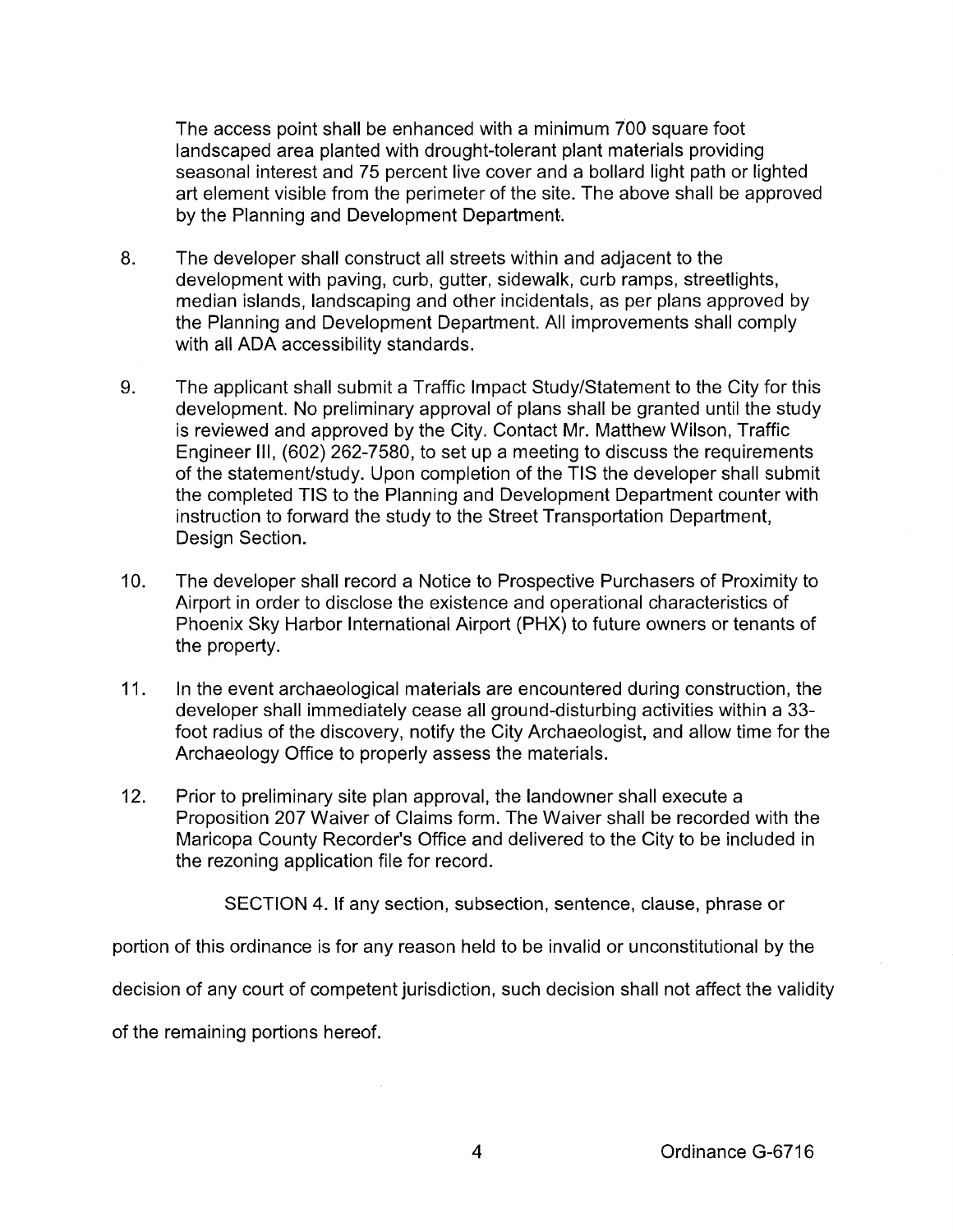PASSED by the Council of the City of Phoenix this 1st day of July, 2020.

**MAYOR** 

ATTEST:<br>Jense Juli SA City Clerk 07.09.2020



APPROVED AS TO FORM:

Julie Kolegh (Jun 27, 2020 07:35 PDT)<br>
Acting City Attorney

 $REVIEWED BY:$   $\frac{\beta \textit{m1}}{\textit{m1}}$ 

City Manager  $P1$   $m1$ 1/2020:2190985v1

Exhibits: A- Legal Description (1 Page) B- Ordinance Location Map (1 Page)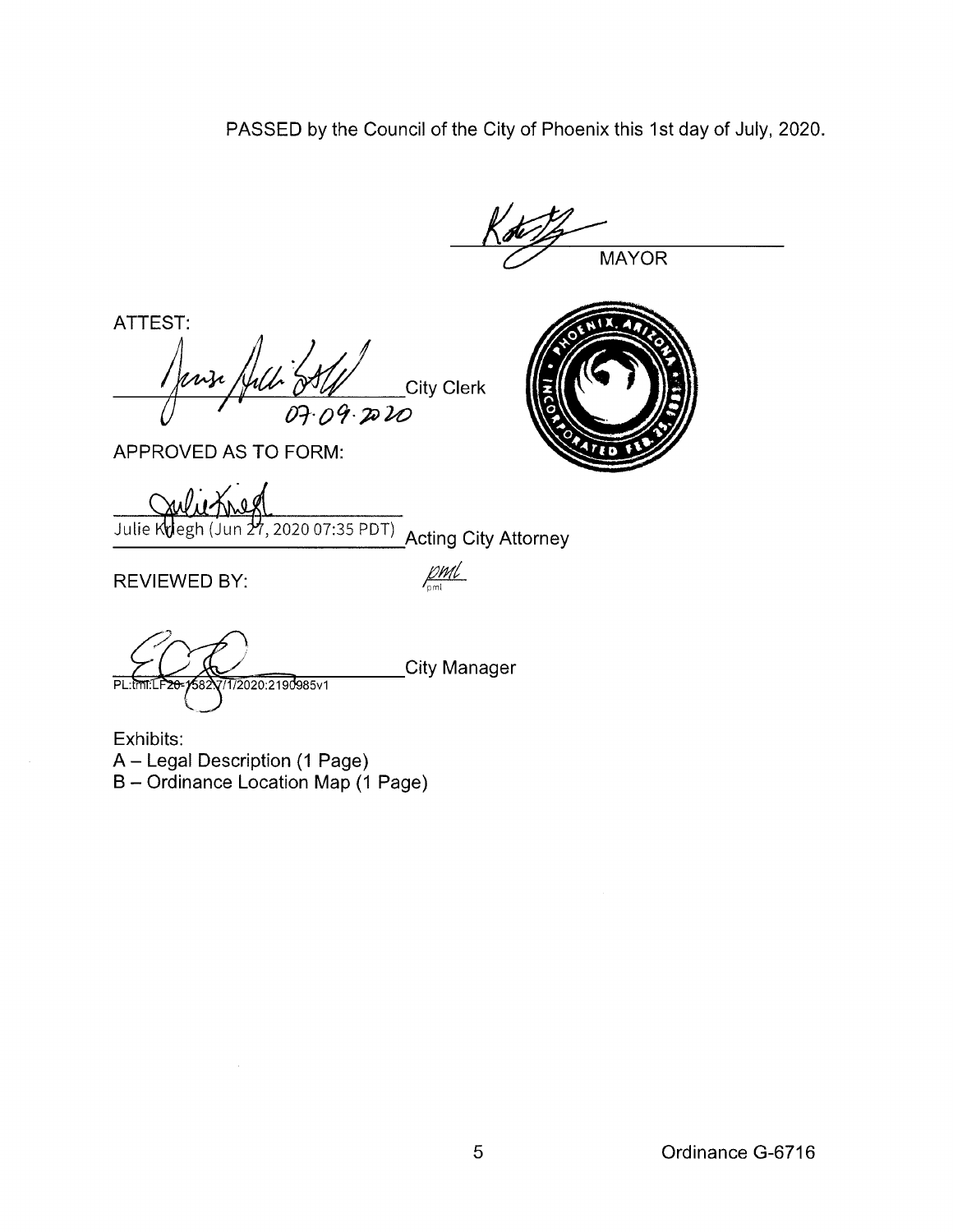## EXHIBIT A

## LEGAL DESCRIPTION FOR Z-58-19-7

Within a portion of Section 20, Township 1 North, Range 3 East of the Gila and Salt River Base and Meridian, Maricopa County, Arizona, being more particularly described as follows:

PARCEL N0.1: 113-07-120A:

ARB LOT 37 PT SW4 BEG AT PT ON S Ll SEC 959.4F W OF INTERSEC OF SEC L1 WITH CENT LN CENTRAL AVE BEING AT SECOR TR & IDENTICAL WITH S W COR PASLEY TR TH N 454.6F TO PT IDENTICAL WITH NW COR ROSAS TR TH W ON STR LN CONT C OURSE OF N LN OF ROSAS TR 576F TH S 454F TO PT ON S LN SEC TH E ON SEC LN 576F TO BEG EX S 40 F RD AC 5.48A

PARCEL NO.2: 113-05-044:

SEC 20 1N 3E PT ARB LOT 36 PT SW4 BEG AT PT ON S Ll SD SEC DIST 1535.4FT W OF PT OF INTERSEC OF SD SEC Ll WI CENTER Ll OF CENTRAL AVE W 544.6' TO PT N5D35' W 448' TO STONE ELY 582.6' S TO BEG EX RDS ON S & W EX 1.25 AC PER DEED 81/310 3.75 AC